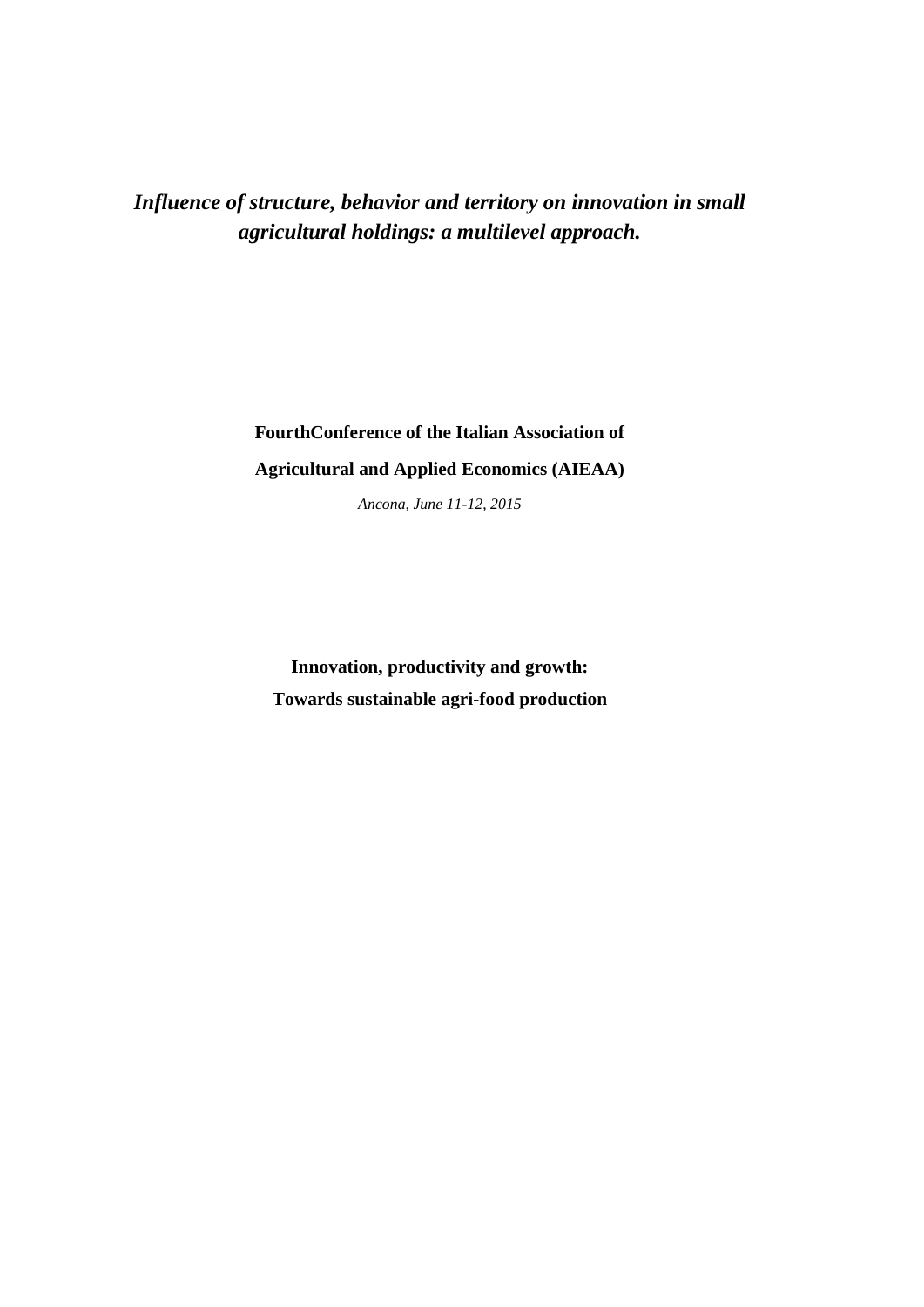**Keywords:** Small agricultural holders; Innovation behavior; Local system; Multilevel model

### **1. Introduction**

This paper attempts to examine the determinants on the innovation adoption of small agricultural holdings, with focus on the role of structural, behavioral and spatial variables. A multilevel model explains the relevance of such variables on the innovativeness in a sample of agricultural holdings of two Spanish regions selected for the analysis, Comunidad Foral de Navarra and Comunidad Valenciana.

Three are the advantages of the present study with respect to the existing knowledge on the innovation behavior of agricultural firms. The first one is to propose a way to measure the innovative behavior of farms. The second contribution is that structural, behavioral and spatial factors can be combined to explain farm behavior, which considers a wide range of resources affecting the farmers' innovation attitude, including not only structural variables (human and capital assets) but also behavioral aspects (learning and market orientation). The third aspect is that an adequate analysis of farm behavior has to consider its geographical context given by the LS where farmers develop their activity. Considering the innovation attitude as a dependent variable defined at individual level, this study defines a multilevel analysis where several nested levels were undertaken, including the individual variables measured by the survey data, and the aggregate data defined at LS that will be later defined.

## **2. Theoretical framework**

In Spain, like in other Southern and Eastern European countries, small and medium sized farms prevail, with possibly low ambition to engage on innovation. Following a Resource-Based approach, firm's innovation activities depend on their own resources and capacities and on the territorial context where they evolve. Own resources include capital assets, capabilities and behavior that can be represented by structural variables and behavioral variables.

As for structural variables, literature underlines the role of firm size, firm experience and human capital as crucial aspects that determine innovation behavior (Cassiman and Veugelers, 2006, Schmiedeberg, 2008 and Vega-Jurado et al., 2008). As for firm size empirical evidence does not give a clear relationship between firm size and the probability to innovate, which can be negative or positive. Farm size induces to increasing returns to scale but also to a certain irreversibility of innovation and investment, which could hamper the likelihood to undertake radical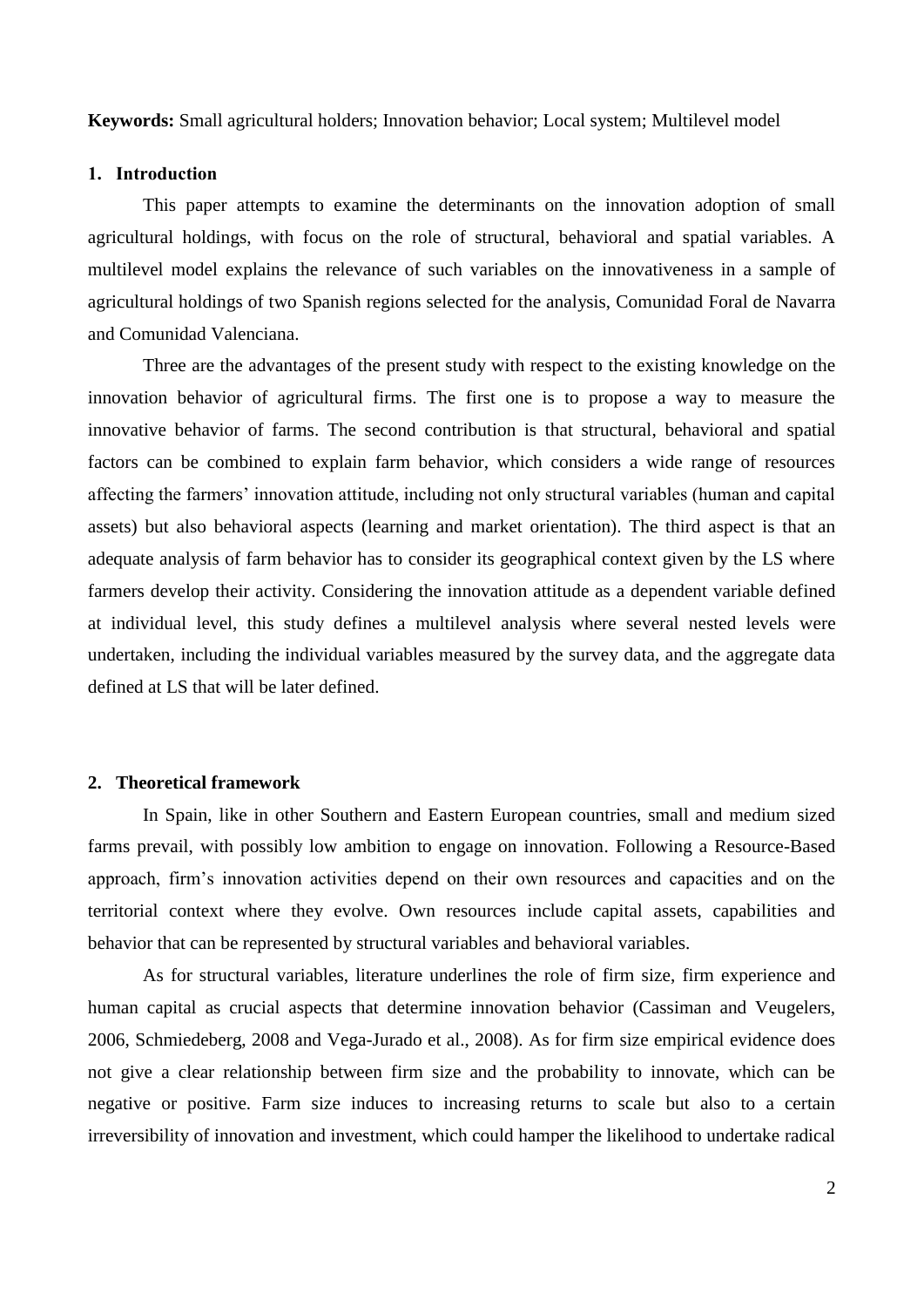changes. Firm experience can be proxied by the age of the firm, without a clear hypothesis on the impact of farm experience on innovation. On the one hand, farm experience involves the improvement of managerial competences. On the other hand, aged firms may show organizational inertia to adjust firm's capabilities.

Behavioral factors are rather based on opinions and they relate to firm strategies (i) Farmers' market orientation (MO) as a key strategy to lead to technical improvements; (ii) learning orientation (LO) as a cultural resource; (iii) and the willingness to networking with other agents or businesses. MO has been extensively researched during the last few decades. Later studies successfully proved the hypothesis that a true MO can be observed a culture that commits the firms to the continuous creation of higher value for customers. LO is also a cultural value that affects the willingness of farms to undertake better business practices and can be an important determinant of firm performance and innovativeness. As for farmers attitude towards networking, literature often emphasizes the positive results arising from the interactions among the actors who collaborate by cross fertilization of ideas and access to external sources of knowledge through sharing the costs of innovation activities. Firms' participation in associations and co-ops could involve some organizational advantages to carry out innovation activities (Salavou and Avloniti, 2008; Rosenbusch et al., 2011).

Innovation also depends on the local context. This can be taken into account in two levels: first, as spatial variables that affect innovation; and second, as a possible intra-group correlation of farms located in homogenous geographical or economic areas. Many rural areas have suffered demographic decline in Europe, and the lack of economic dynamism may negatively affect the innovativeness of agricultural holdings located in such areas. Intra-group correlations can arise from unobserved LS characteristics that affect farmers' outcomes (Garcia-Alvarez-Coque et al., 2014). These unobserved variables could lead to correlation between outcomes for holding located at similar contexts, which suggests the adequacy of a multilevel analysis of farms grouped in LS.

In summary, the analysis will explore the impact on innovativeness of small agricultural holdings, which can depend on:

- Structural variables: farmers' experience and education and farm size.

- Behavioral variables: MO and LO, measured as a constructs from survey results; and the willingness to participate in organizations and networks.

- Spatial variables: are considered by grouping the farms in LS and by classifying such LS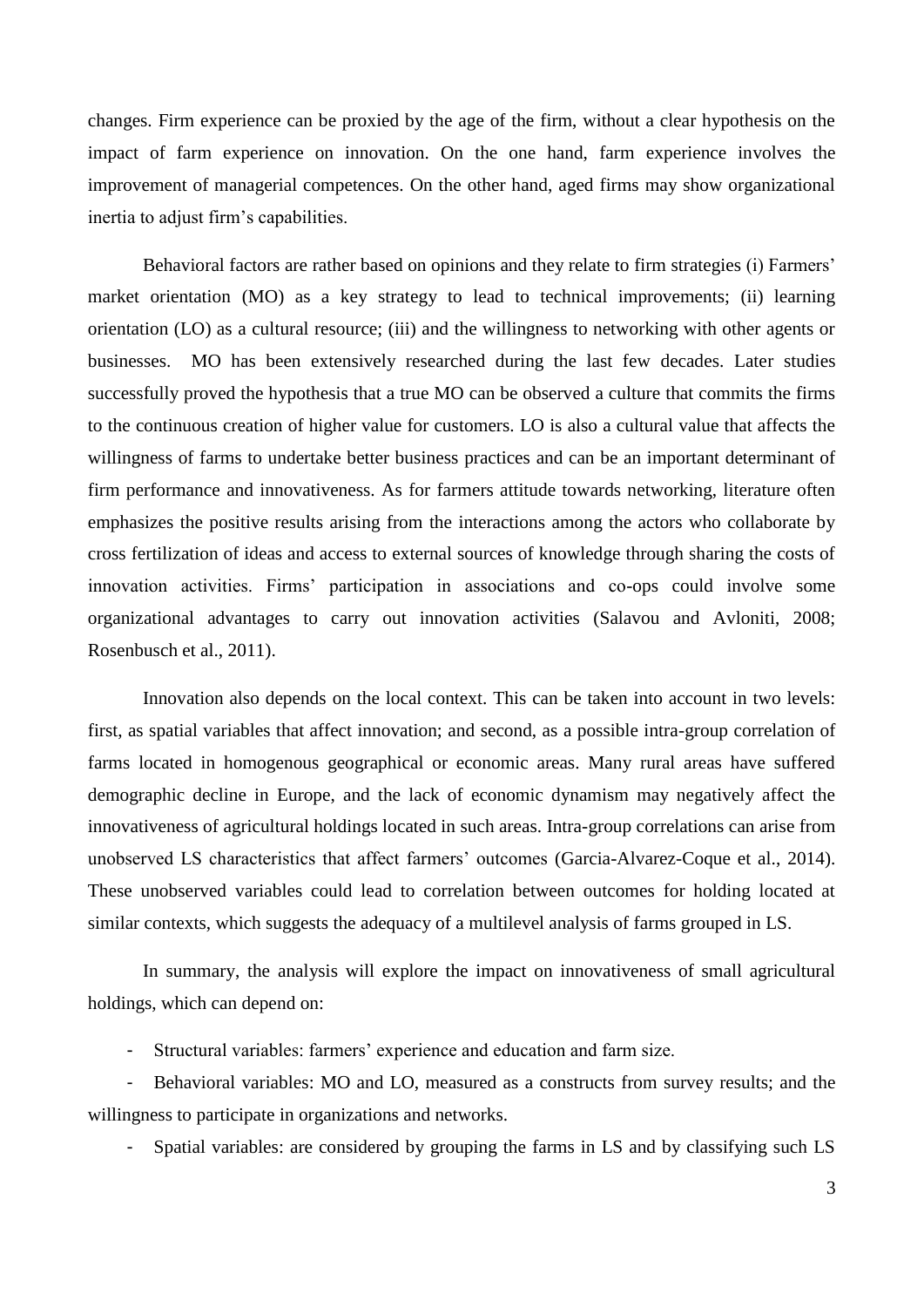by some characteristics related to the degree of rurality and their economic and demographic dynamism.

### **3. Methods and data**

LS data include territorial variables linked to the degree of rurality and the dynamism of the LS in which Navarra and Valencia regions can be subdivided. Sampled farms are located in 31 LS in Valencia and 15 in Navarra. In our study, LS were classified according to their degree of rurality, based on the OECD criterion of density of population.

Being the farm holders the central focus of the study, we have selected the survey methodology, widely used in social research. Farm data include structural and behavioral factors. A first step was developed in a series of meetings and interviews with experts and focus groups that helped us make adjustments on the pre-test. A second step was carried out on a sample of 30 stakeholders related to the farming sector to ensure the validity and user-friendliness of the questionnaire. Finally, the final survey was launched, by the technical agricultural institutions  $INTIA<sup>1</sup>$  and IVIFA<sup>2</sup>, to a random sample to farm holders in Navarra and Valencia. Data collection finalized in January 2012 in Valencia and in December 2012 in Navarra. The final total of usable questionnaires was 207, with77from Navarra and 130from Valencia.

Considering the innovation attitude as a dependent variable defined at individual level this study verifies the hypotheses by factorial analysis and multilevel regression modeling. Innovativeness is measured through a construct that summarizes a series of scales that represent the innovation attitude of agricultural holdings. First, we employ the exploratory factor analysis to summarize the innovation capabilities, MO and LO of the farms selected.. Second, with the individual factor scores obtained a multilevel analysis was performed to analyze the dimensions that affect the innovativeness in agricultural holdings. Multilevel model was used to address unobserved heterogeneity within the context of a hierarchical structure dataset grouped by Local System (LS).

### **4. Findings and discussion**

 $\ddot{\phantom{a}}$ 

Table 1 shows the descriptive statistics and correlation matrix of the variables analyzed. The correlations between the explanatory variables do not show high values, thus initially ruling out

<sup>&</sup>lt;sup>1</sup>Instituto Navarro de Tecnología e Infraestructuras Agroalimentarias (INTIA, S.A). See: [www.intiasa.es.](http://www.intiasa.es/)

<sup>&</sup>lt;sup>2</sup>Instituto Valenciano de Investigación y Formación Agroambiental (IVIFA). See: **www.ivifa.es.**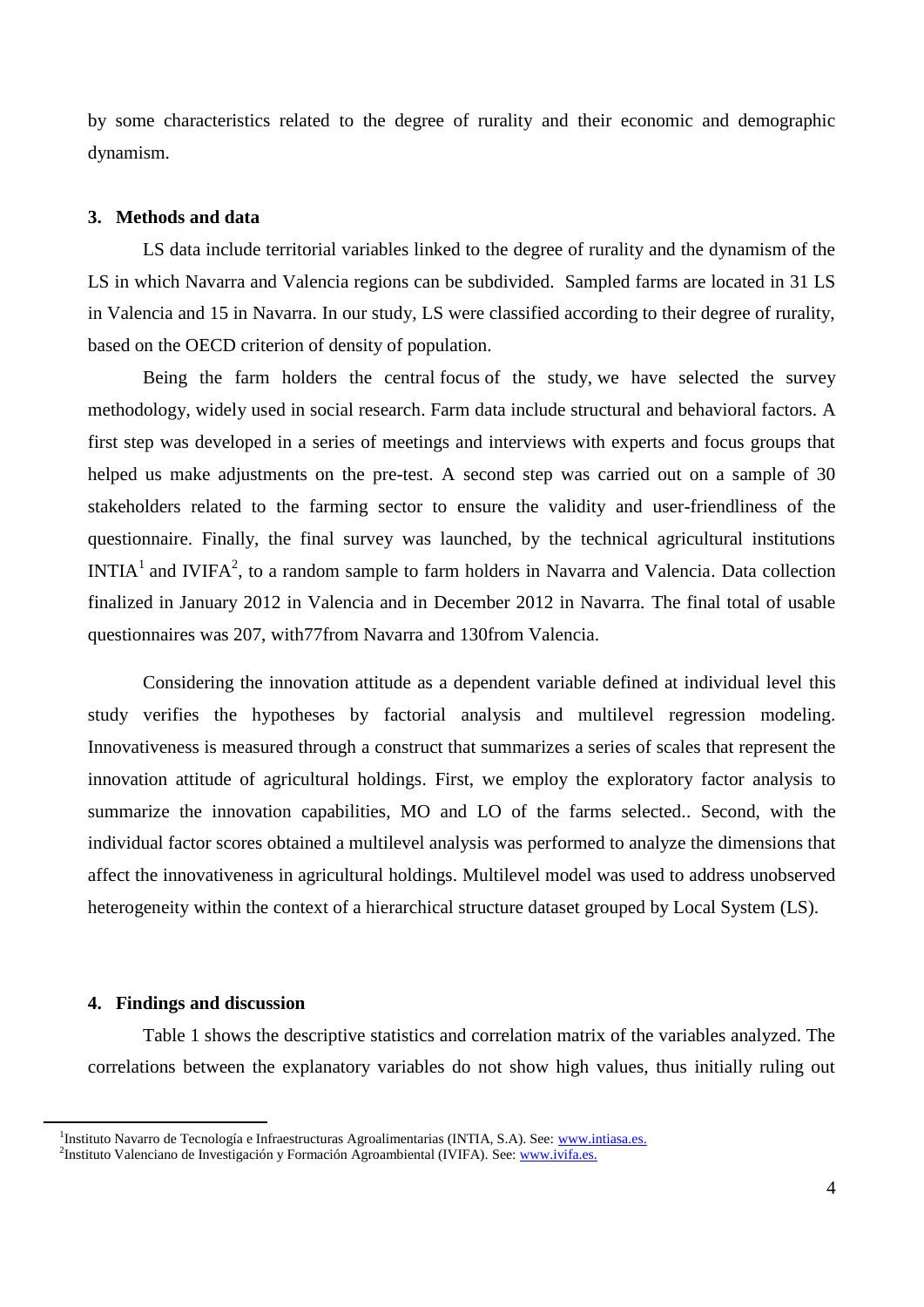# multicollinearity problems

# Table 1.Correlation Matrix of the variables

| <b>Navarra</b>                                                            | <b>Innovation</b><br>capabilities | $\mathbf{1}$ | $\boldsymbol{2}$ | 3          | 4                       | 5           |       | 6          | $\overline{7}$ | 8           |
|---------------------------------------------------------------------------|-----------------------------------|--------------|------------------|------------|-------------------------|-------------|-------|------------|----------------|-------------|
| <b>Innovation capabilities</b>                                            |                                   |              |                  |            |                         |             |       |            |                |             |
| <b>Structural Variables</b>                                               |                                   |              |                  |            |                         |             |       |            |                |             |
| Education                                                                 | 0.091                             |              |                  |            |                         |             |       |            |                |             |
| Founding year                                                             | $-0.168*$                         | $-0.058$     |                  |            |                         |             |       |            |                |             |
| Size                                                                      | $-0.133$                          | 0.014        | $0.166*$         |            |                         |             |       |            |                |             |
| <b>Competitive Pressure</b>                                               | $0.227**$                         | $-0.08$      | 0.046            | $-0.082$   |                         |             |       |            |                |             |
| <b>Behavioral Variables</b>                                               |                                   |              |                  |            |                         |             |       |            |                |             |
| Market Orientation (MO)                                                   | 0.176                             | 0.076        | 0.09             | $0.221**$  | $0.308***$              |             |       |            |                |             |
| Learning Orientation (LO)                                                 | $0.420***$                        | 0.073        | 0.034            | 0.075      | $0.311***$              | $0.400***$  |       |            |                |             |
| Willingness to participate<br>in organizations                            | $0.499***$                        | $-0.069$     | $-0.083$         | $-0.073$   | $0.181*$                | 0.199*      |       | $0.321***$ |                |             |
| <b>Spatial Variables</b>                                                  |                                   |              |                  |            |                         |             |       |            |                |             |
| Rurality                                                                  | $-0.052$                          |              | 0.083            | $-0.09$    | 0.011                   | $-0.182*$   | 0.04  | 0.012      | $0.280***$     |             |
| Demographic dynamism                                                      | 0.044                             |              | $-0.153*$        | 0.074      | $-0.039$                | $0.183*$    | 0.042 | 0.029      | $-0.167*$      | $-0.785***$ |
| <b>Valencia</b>                                                           | <b>Innovation</b><br>capabilities | $\mathbf{1}$ | $\mathbf{2}$     | 3          | $\overline{\mathbf{4}}$ | 5           |       | 6          | $\overline{7}$ | 8           |
| <b>Innovation capabilities</b>                                            |                                   |              |                  |            |                         |             |       |            |                |             |
| <b>Structural Variables</b>                                               |                                   |              |                  |            |                         |             |       |            |                |             |
| Education                                                                 | $0.192***$                        |              |                  |            |                         |             |       |            |                |             |
| Founding year                                                             | $-0.046$                          | $-0.025$     |                  |            |                         |             |       |            |                |             |
| Size                                                                      | $0.211***$                        | $-0.085$     | $-0.019$         |            |                         |             |       |            |                |             |
| <b>Competitive Pressure</b>                                               | $0.492***$                        | 0.11         | $-0.071$         | 0.024      |                         |             |       |            |                |             |
| <b>Behavioral Variables</b>                                               |                                   |              |                  |            |                         |             |       |            |                |             |
| Market Orientation (MO)                                                   | $0.366***$                        | 0.023        | $-0.152**$       | 0.12       | $0.356***$              |             |       |            |                |             |
| Learning Orientation (LO)                                                 | $0.424***$                        | 0.032        | 0.035            | $0.144**$  | $0.300***$              | $0.463***$  |       |            |                |             |
| Willingness to participate<br>in organizations                            | 0.055                             | $-0.019$     | $-0.198***$      | $0.222***$ | $0.159**$               | $0.178**$   |       | 0.078      |                |             |
| <b>Spatial Variables</b>                                                  |                                   |              |                  |            |                         |             |       |            |                |             |
| Rurality                                                                  | $-0.192***$                       | $-0.167***$  | $-0.019$         | $0.153**$  | $-0.082$                | $-0.216***$ |       | $-0.043$   | 0.029          |             |
| Demographic dynamism<br>$M = 1$ . $I = 1$ . $I = 0$ . $I = 0$ . $I = 0$ . | $-0.005$                          | 0.051        | $-0.08$          | $0.117*$   | $-0.006$                | 0.123       |       | $0.163**$  | 0.066          | $-0.01$     |

Note: Level of significance: '\*\*\*' 1% '\*\*' 5% '\*' 10%. Source: Authors' calculations.

A necessary condition for running a multilevel model<sup>3</sup> is that significant between-group variance exists for the dependent variable. The significance of the effect group has been analyzed through an LR test<sup>4</sup>(likelihood ratio approach). Both regions showed significant LR test much higher than the critical value 3.8414 ( $\chi^2_{1;0.05}$ ). The estimated parameters obtained for the multilevel model are shown on Table 2.

 $\overline{a}$ 

 $3$  All models are estimated using R-software (R Core Team, 2014).

 $<sup>4</sup>$  LR test is a likelihood ratio approach; comparing the null multilevel model with a null single-level model.</sup>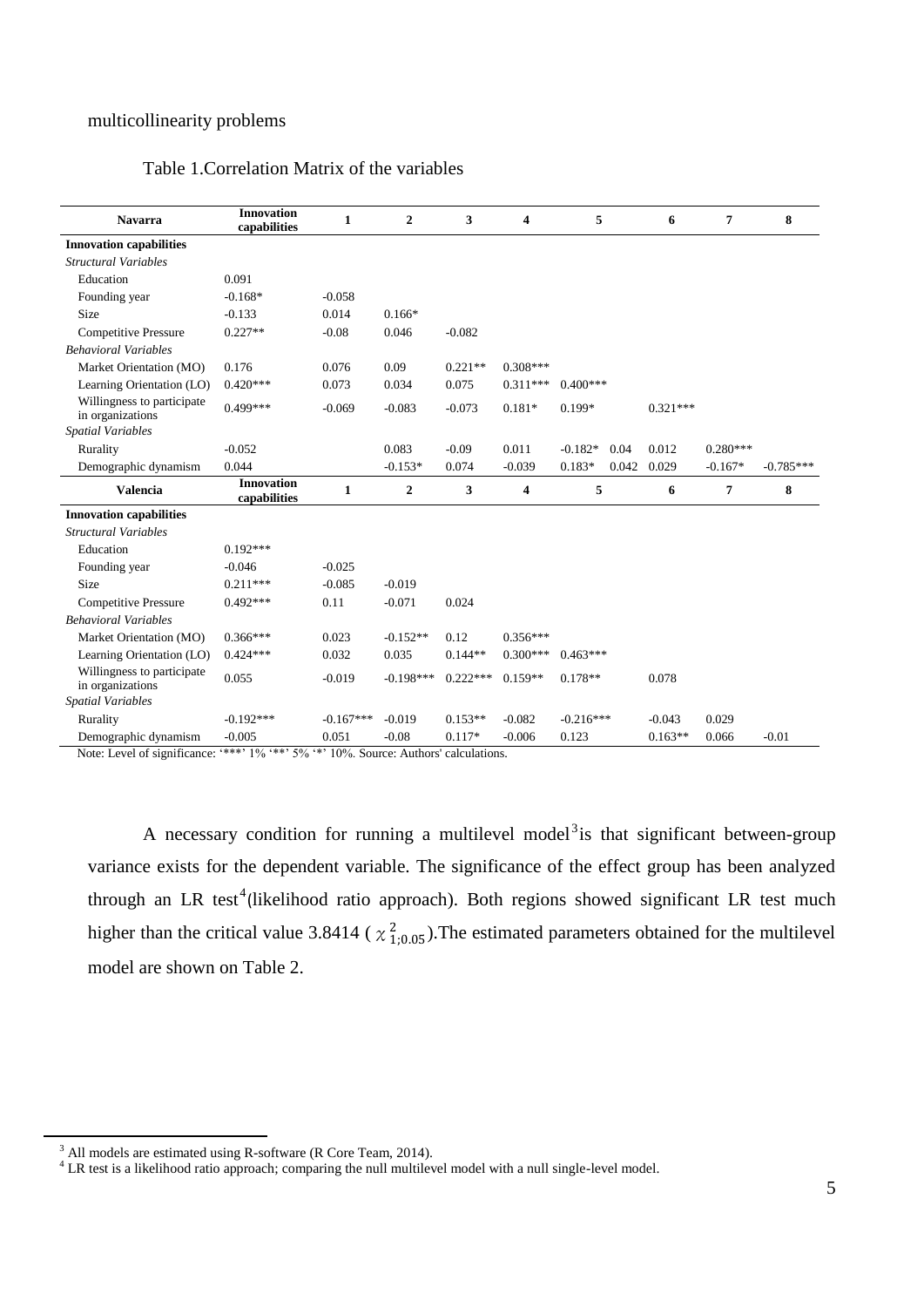Table 2.Estimation results for Agricultural Holding's innovation capabilities, Multilevel Random Intercept models.

|                                      |                                                | Navarra  |            |       | Valencia |            |     |
|--------------------------------------|------------------------------------------------|----------|------------|-------|----------|------------|-----|
|                                      |                                                | Estimate | Std. Error |       | Estimate | Std. Error |     |
|                                      | Intercept                                      | $-0.764$ | (0.610)    |       | $-1.134$ | (0.378)    | *** |
| Agricultural Holding level Variables |                                                |          |            |       |          |            |     |
| <b>Structural Variables</b>          | Education                                      | 0.242    | (0.107)    | $***$ | 0.240    | (0.090)    | *** |
|                                      | Founding year                                  | $-0.104$ | (0.043)    | **    | 0.017    | (0.042)    |     |
|                                      | Size                                           | $-0.006$ | (0.116)    |       | 0.183    | (0.064)    | *** |
|                                      | <b>Competitive Pressure</b>                    | 0.051    | (0.093)    |       | 0.360    | (0.075)    | *** |
| <b>Behavioral Variables</b>          | Market Orientation (MO)                        | $-0.012$ | (0.095)    |       | 0.058    | (0.085)    |     |
|                                      | Learning Orientation (LO)                      | 0.172    | (0.096)    | ∗     | 0.232    | (0.077)    | *** |
|                                      | Willingness to participate<br>in organizations | 0.390    | (0.103)    | ***   | 0.042    | (0.081)    |     |
| System Local level Variables         | Rurality                                       | 0.152    | (0.202)    |       | 0.143    | (0.077)    |     |
|                                      | demographic dynamism                           | 0.030    | (0.081)    |       | $-0.025$ | (0.022)    | *   |
|                                      | Observations                                   | 77       |            |       | 130      |            |     |
|                                      | Number of country groups                       | 15       |            |       | 31       |            |     |
|                                      | <b>Akaike Information Criterion</b>            | 185.538  |            |       | 320.375  |            |     |
|                                      | Pseudo R2 Marginal                             | 0.329    |            |       | 0.415    |            |     |
|                                      | Pseudo R2 Conditional                          | 0.469    |            |       | 0.421    |            |     |
|                                      | Random effects parameters:                     |          |            |       |          |            |     |
|                                      | sigma_v                                        | 0.125    | (0.354)    |       | 0.006    | (0.077)    |     |
|                                      | sigma e                                        | 0.474    | (0.689)    |       | 0.615    | (0.784)    |     |
|                                      | sigma_e                                        | 0.474    | (0.689)    |       | 0.615    | (0.784)    |     |

Note: Level of significance: '\*\*\*' 1% '\*\*' 5% '\*' 10%. R-Squared values according to Nakagawa and Schielzeth (2013). Source: Authors' calculations

Both models are statistically significant with a Chi-Square of 139.78 for Navarra and 282.81 for Valencia, which are higher than the critical value 16.9189 ( $\chi^2_{9;0.05}$ ). There are no problems of multicollinearity in the database as is indicated in the VIF test carried out. The goodness-of-fit measures show that the model has an acceptable fit.

In general terms the results obtained show the importance of the three categories of farm variables considered: structural, behavioral and spatial variables. All they have different effects according to the region where the agricultural holding is located. LS seem to be more similar in Valencia with a more market-oriented agriculture (fruit and vegetables, in areas less supported by the CAP payments), while Navarra has more differences between their LS with an established agriculture.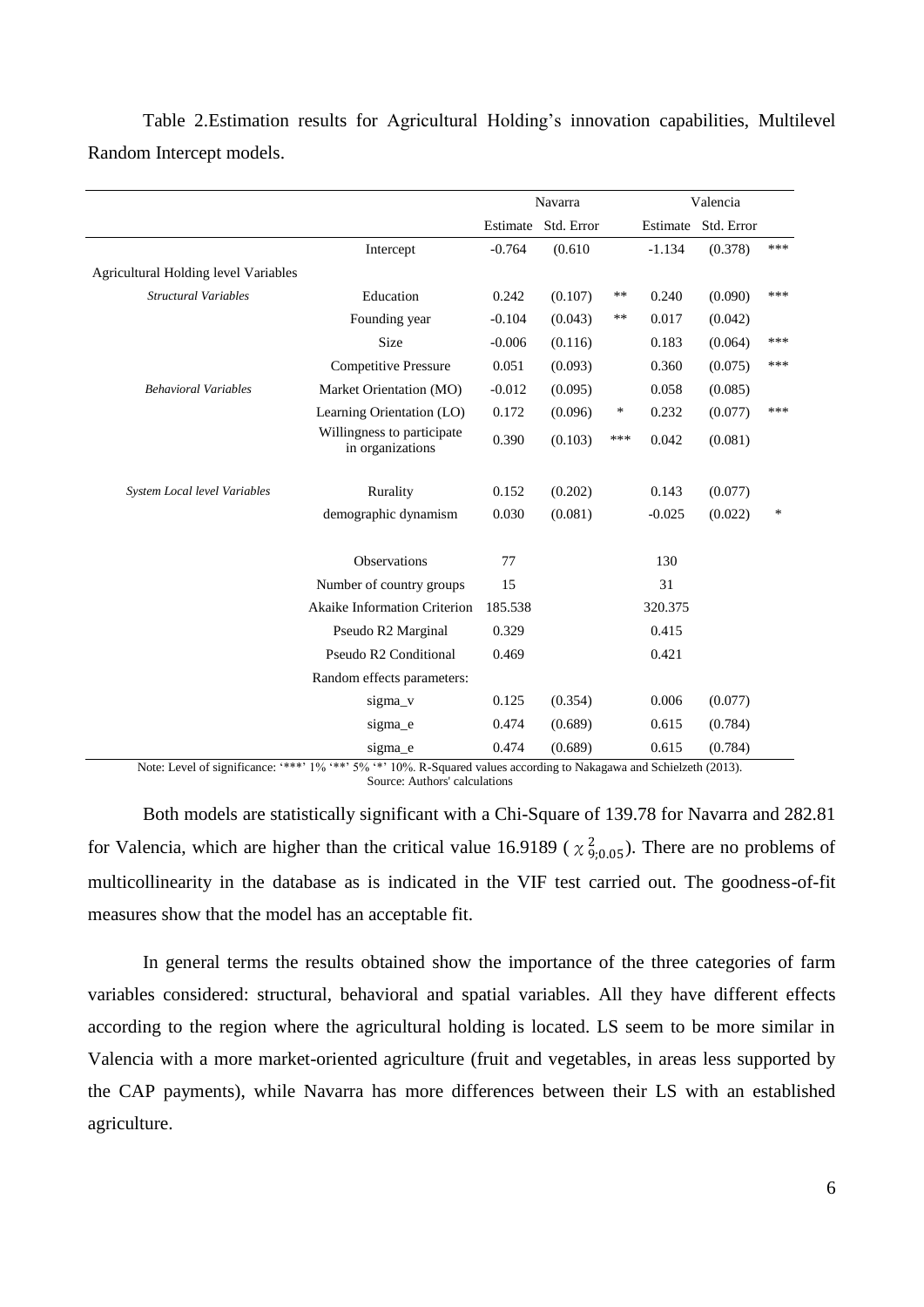As regards to the structural variables, the model shows that the education has significant importance for the innovativeness of the agricultural holding in both regions. The level of education has a positive effect for the innovativeness. Contrary the founding year of agricultural holding is negatively related to the innovativeness, which would suggest that older holdings, with more experience would be more prone to innovate. On the other hand, the size of these agricultural holdings has significant influence on innovativeness in Valencia, and this size is positively related. In contrast, the size has negative and non-significant coefficients in Navarra. And the willingness to participate in organizations and networks has positive effect in Navarra and this effect is significant. Finally, the competitive pressure has significant relationship with innovativeness only in Valencia.

Therefore, with respect to structural variables, their importance is clear respect to the innovative capacity of farms. In this line, for the two analyzed regions the more educated farmers appear to be prepared for the changes. Also in Valencia larger farms seem more prepared for the innovation and holders show more sensitive to competitive pressures. However, in Navarre the farmers more active in innovation are the most involved in professional organizations and networks. In any case, the structural variables are important in defining the innovative capacity.

On the other hand, and related to the behavioral variables, LO is positively related to innovativeness in both regions. By contrast MO has no significant importance for innovativeness. Therefore, in this first analysis learning behavior seems more relevant for the innovation than the interest in market knowledge.

Finally, LS rurality does not show to be a spatial characteristic that constrains innovation. Demographic dynamism, which is connected with growth rates at the LS level, shows significant in Valencia, but with negative coefficient. That could be explained by the model of economic growth in the region, in the past decade, which was very much based in services and construction and might not favor a business environment supporting innovation.

### **5. Concluding remarks**

The modeling approach followed in this contribution combines structural, behavioral and spatial factors influencing innovation capacities in a sample of regions in two Spanish regions: Valencia, with a production system orientated to Mediterranean products, and Navarra, with a more diversified structure. Common features of the multilevel analysis, in both regions, are (i) the significant and positive effect of education and learning orientation on innovativeness; (ii) the